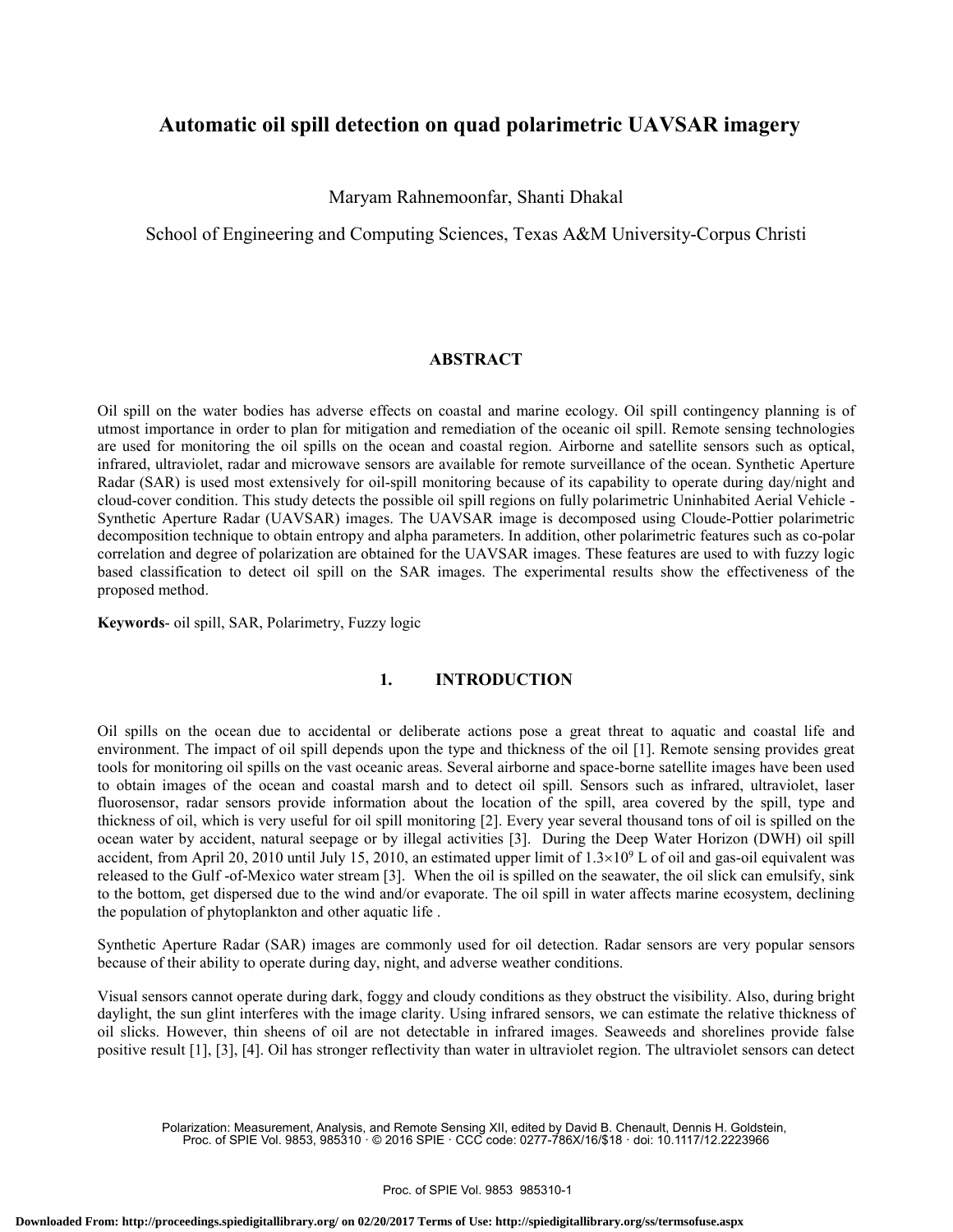very thin (less than 0.1 micron) sheens of oil. However, the ultraviolet sensor cannot detect sheens greater than 10 micron in thickness.

Several efforts have been made to automate the oil detection process. The oil spill detection processes widely utilize the SAR image with single polarization. The authors in [5], [6] use fuzzy logic techniques that imitates the expert's decision making skills to automatically detect oil spills on the SAR images. They use the features such as total number of dark objects identified on the image, the area of the candidate dark object, eccentricity of the object's shape and proximity to the land as input parameter for fuzzy logic system. Oil spill detection algorithm in [7] is based upon two-phase classification. A support vector machine (SVM) is also used for classifying the SAR image into regions of oil spill and look-alikes from a set of geometrical and gray-level features extracted from the image [8]. Artificial neural networks are used to classify the dark objects in SAR image as oil spill in [9], [10], [11].

Single polarimetric SAR has an advantage of large swath coverage. However, oil spill detection in SAR with single polarization requires large number of SAR images and in-situ known oil-spill databases. Fully polarimetric SAR provides additional information that can be obtained from scattering matrices allowing discrimination of oil spill and the ocean background. Polarimetric decomposition parameters such as entropy (H), anisotropy (A), Mean scattering angle  $(\alpha)$  can provide us some insight into oil-spill . Other parameters, such as co-polar correlation coefficient ( $\rho$ ), standard deviation of co-polar phase difference (CPD), conformity index, coherence measure can also aid to oil spill detection [12], [13], [14], [15], [16], [17]. The authors in [18] used fully polarimetric UAVAR images for oil spill detection. They use four basic polarimetric parameters - co-polar correlation coefficient ( $\rho$ ), entropy (H), Mean scattering angle ( $\alpha$ ) and anisotropy (A).

In this paper, Cloude-Pottier target decomposition theorem is used to obtain entropy, mean alpha and anisotropy from the fully polarimetric UAVSAR images. The correlation coefficient and degree of polarization parameters are also extracted from the SAR image. These features are used with fuzzy logic based classification to detect oil spill.

#### **2. PROPOSED METHOD**

The methodology used in this study is represented in a flowchart in Fig. 1. First, the UAVSAR images are acquired and decomposed to extract the polarimetric features such as entropy, mean alpha, anisotropy. The eigenvalues and eigenvector based Cloude-Pottier target decomposition theorem [19], [20] is used for decomposing the SAR images. The next step deals with the fuzzy classification of the regions on the image as oil spill and oil-free regions. The pixels representing oil and pixels representing water is grouped into separate clusters enabling us to discriminate oil and water.



Figure 1. Flowchart of the oil-spill detection process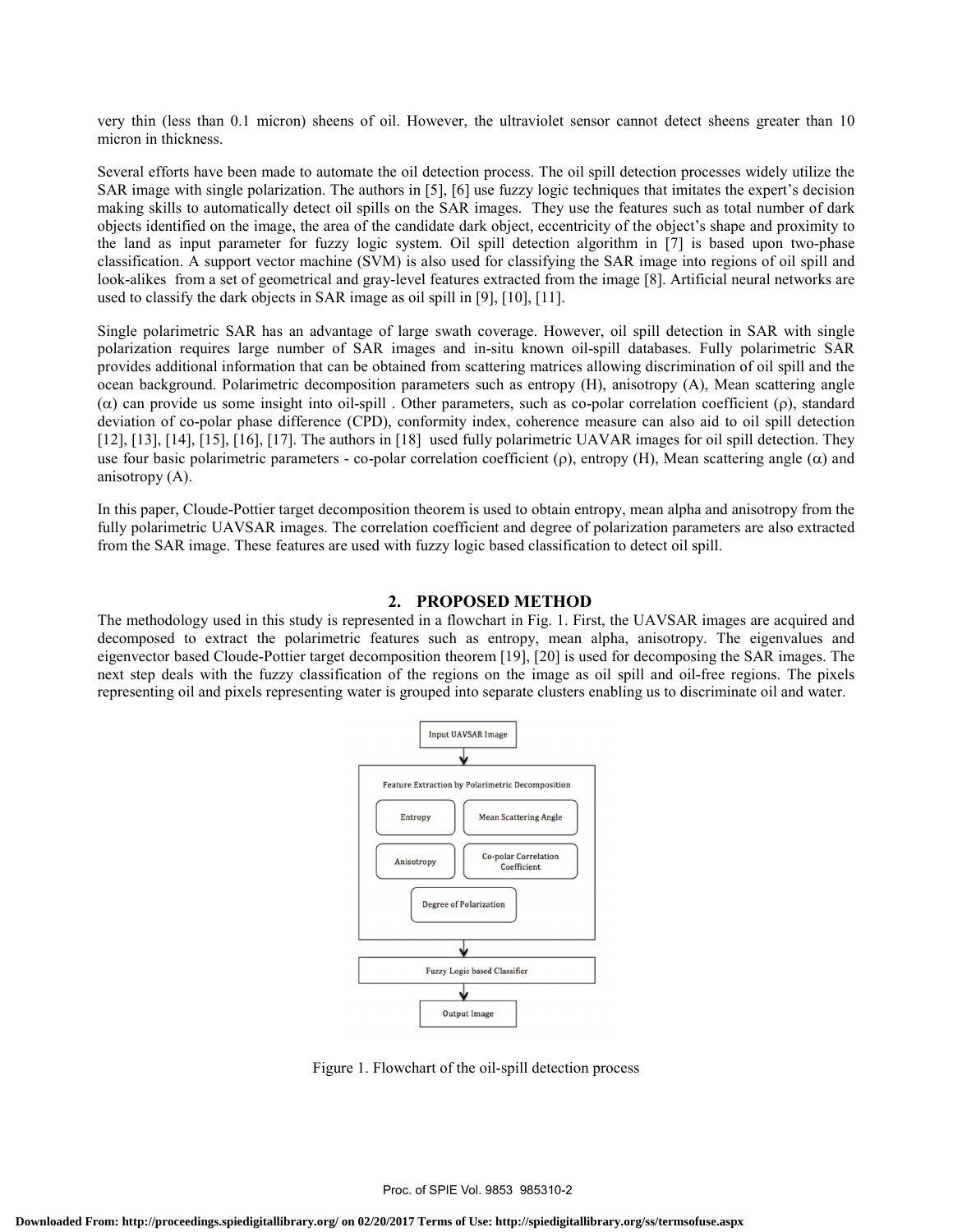#### **2.1 Feature Extraction by Polarimetric Decomposition**

A polarimetric SAR can receive and transmit in two polarizations, horizontal (H) and vertical (V). A fully polarimetric SAR can transmit H polarization and receiver both H and V polarization. Similarly, it can transmit V polarization and receive both H and V polarization. The polarimetric features are extracted using Cloude Pottier target decomposition theorem [19]. These extracted features are used as input for the fuzzy classifier system.

Cloude-Pottier decomposition is the eigenvector-eigenvalue based target decomposition. It is based on the eigen decomposition of coherency matrix. The primary parameters of the eigen decomposition are the eigenvalues and the eigenvectors. The three secondary parameters, entropy, anisotropy and mean alpha, can be defined from the eigen decomposition which can be used for radar backscatter analysis of targets. Entropy (H) measures the degree of randomness of the scattering matrix. Anisotropy (A) provides the complementary information with respect to entropy. The mean scattering angle is the mean angle of the backscatter.

Entropy is the measure of randomness in the distributed scatterer and is defined from the logarithmic sum of the eigenvalues. The mean scattering angle indicates the types of scattering mechanisms present in the target. There are three types of scattering – surface, volume and double bounce. The surface scattering is seen in ocean surface and bare land surface. The volume scattering corresponds to the scattering of a dense forest canopy. The double bounce scattering corresponds to the scattering due to man-made objects such as buildings, and ships. In the ocean, surface scattering is dominant. Anisotropy measures the relative values of the second and third eigenvalues. Anisotropy can be considered as an indication of small-scale surface roughness [21].

 The correlation coefficient is complex and is computed as the average of the product between the complex amplitude of the HH channel and the conjugate of the complex amplitude of the VV channel. It is normalized by the square root of the product of the power in the HH and VV channel [9].

The radar reflected from the surface of ocean follows the Bragg's scattering mechanism. Bragg's scattering takes place when short capillary waves and gravity waves reflect the radar energy. The presence of oil-slick on the ocean surface causes the dampening of the capillary waves. In such a condition, a non-Bragg scattering mechanism takes place [13]. The departure from Bragg scattering can be measured by degree of polarization (DoP), which can be used in oil-slick identification[21] . DoP deals with the amount of intensity associated to the polarized part of an electromagnetic field with respect to the total intensity [13].

# **2.2 Fuzzy Logic classification**

Fuzzy logic theory addresses the uncertainty of any statement and handles partial-truth values. Fuzzy set theory is based upon the degree of membership. Unlike traditional set theory, where an object can take membership of one or the other set, the fuzzy set theory assigns a partial membership to the objects [22]. Each object in a fuzzy set is assigned a membership value, which is a real number between 0 and 1.

The components of the fuzzy logic system are discussed briefly below [22].

1) Knowledge base - The knowledgebase is the heart of fuzzy logic system. The knowledgebase comprises of rule base and database. The rule base consists of if-then-else rules that define the fuzzy inputs and the fuzzy outputs based on the conditions and actions associated with fuzzy inputs.

2) Fuzzification - The input to the fuzzy logic is a crisp value. The Fuzzification process assigns one or more fuzzy sets to the crisp inputs, producing the fuzzy variables, which now can take membership to one or more fuzzy sets.

3) Inference - The fuzzy inputs are then processed using if-then-else rules from the Knowledgebase. The fuzzy outputs are inferred from the fuzzy inputs using the inference from the knowledgebase.

4) Defuzzification – The fuzzy outputs from the inference process is converted back to crisp values by averaging and weighting the individual outputs of fuzzy rules into a single crisp output.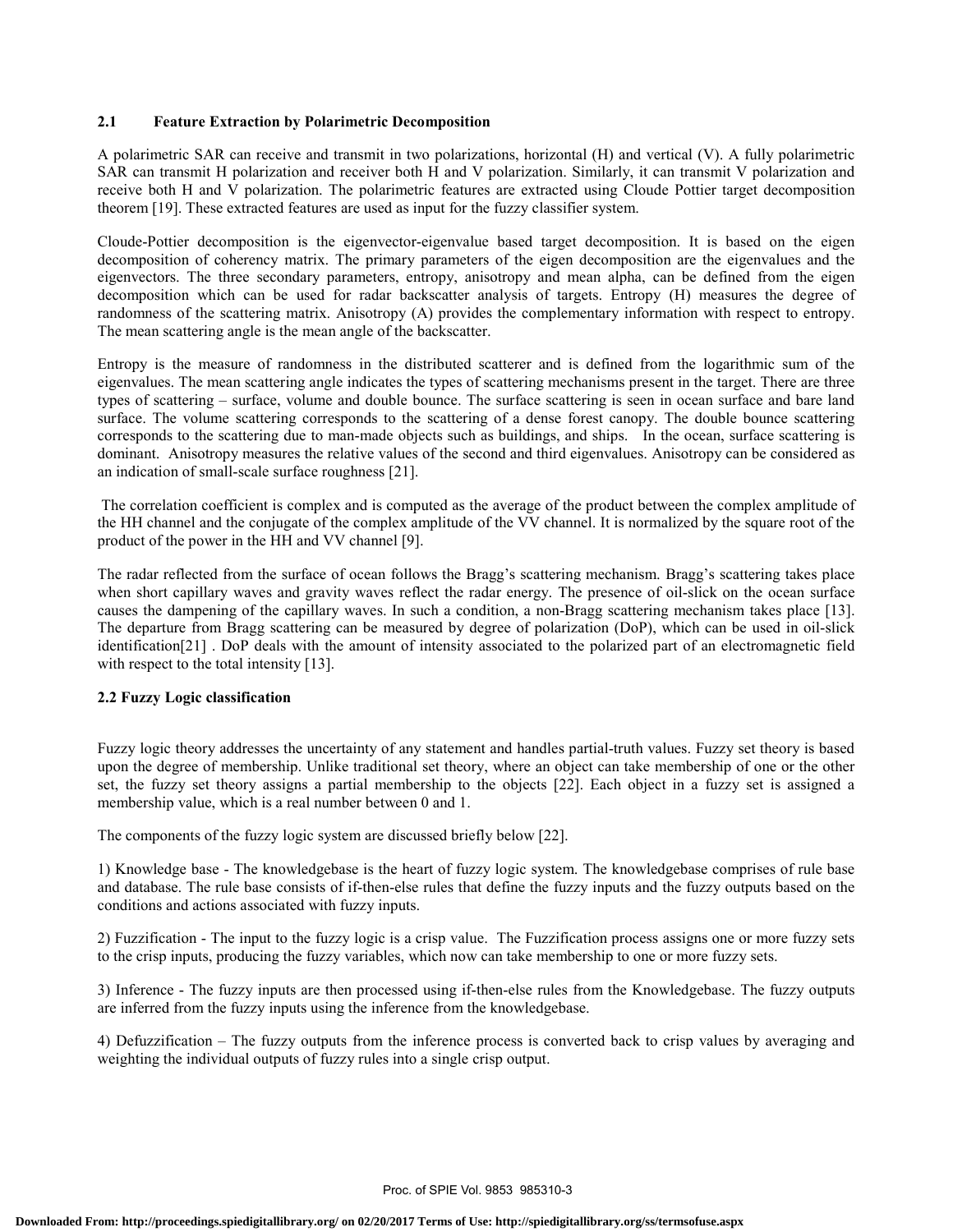The polarimetric features obtained from the SAR images are used as input in the fuzzy logic classification system. The fuzzy classifier is used for discriminating oil spill region from look-alikes. The development of fuzzy classifier involves the following three steps.

*1) Input parameters*: The first step in developing fuzzy classifier is to select a set of input parameters for classification. The polarimetric features - entropy, anisotropy, mean-alpha, co-polar correlation coefficient and degree of polarization are selected as input for the fuzzy classifier.

*2) Fuzzy sets:* Three fuzzy sets - "low", "medium" and "high", are defined for all the input variables. The co-polar correlation coefficient, entropy and anisotropy are defined over the degree of membership from 0 to 1. Similarly, three fuzzy sets for alpha is developed with values ranging from  $0^{\circ}$  -  $90^{\circ}$ .

*3) Rule base:* The oil on water surface is characterized by high entropy low mean alpha and co-polar correlation coefficient. There are several rules like this. In this research, a combination of 12 rules were used for oil spill classification.

# **3. EXPERIMENTAL RESULTS**

The UAVSAR data used for the study was obtained from NASA UAVSAR instrument. The UAVSAR is an aircraft with fully polarimetric L-band SAR, which operates on 80 MHz bandwidth. UAVSAR images are obtained at  $22^{\circ}$  - 65 $^{\circ}$ incident angles. The UAVSAR data used for this study is a Multi-Look Complex (MLC) fully polarimetric UAVSAR images which were acquired during the Deep Water Horizon (DWH) oil rig. Several UAVSAR Data set were used in his project. Here we just focus on gulfco 32010 10054 101 100623 taken on 23-June-2010 at 21:08 UTC. The UAVSAR images shown in this paper are in slant range and azimuth coordinate system.

Figure 2 shows the Pauli color-coded image of the dataset used in this study. In Pauli color-coding, the polarimetric information of scattering matrix, is represented by the combination of the intensities  $|S_{HH}|^2$ ,  $|S_{VV}|^2$  and  $2|S_{HV}|^2$  in a single RGB image, i.e., every of the previous intensities coded as a color channel. Hence,  $|S_{HH} + S_{VV}|$  is represented by blue color,  $|S_{HH}$ . S<sub>VV</sub> is represented by red color and  $|S_{HV}|$  is represented by green color. The  $|S_{HH}$  + S<sub>VV</sub> represents single scattering,  $|S_{HH}$ . Svv| represents double bounce scattering and  $|S_{HV}|$  represents volume scattering. Features are extracted from input image using Cloude-Pottier polarimetric decomposition. The extracted features, entropy, anisotropy and alpha (H/A/alpha), co-polar correlation coefficient, and degree of polarization were entered to the fuzzy logic classifier to classify the region of the image as oil spill and oil-free regions. Figures 3 shows the entropy, mean-alpha, anisotropy, copolar correlation coefficient, and degree of polarization images of the image. The co-polar correlation coefficient, degree of polarization, entropy and anisotropy values ranges from 0 (blue) to 1 (red). The mean alpha values ranges from  $0^{\circ}$  $(blue) - 90^{\circ} (red)$ .



Figure 2. Pauli color-coded image  $|S_{HH}$ .  $S_{VV}||S_{HW}||S_{HH}$  +  $S_{VV}$  of the image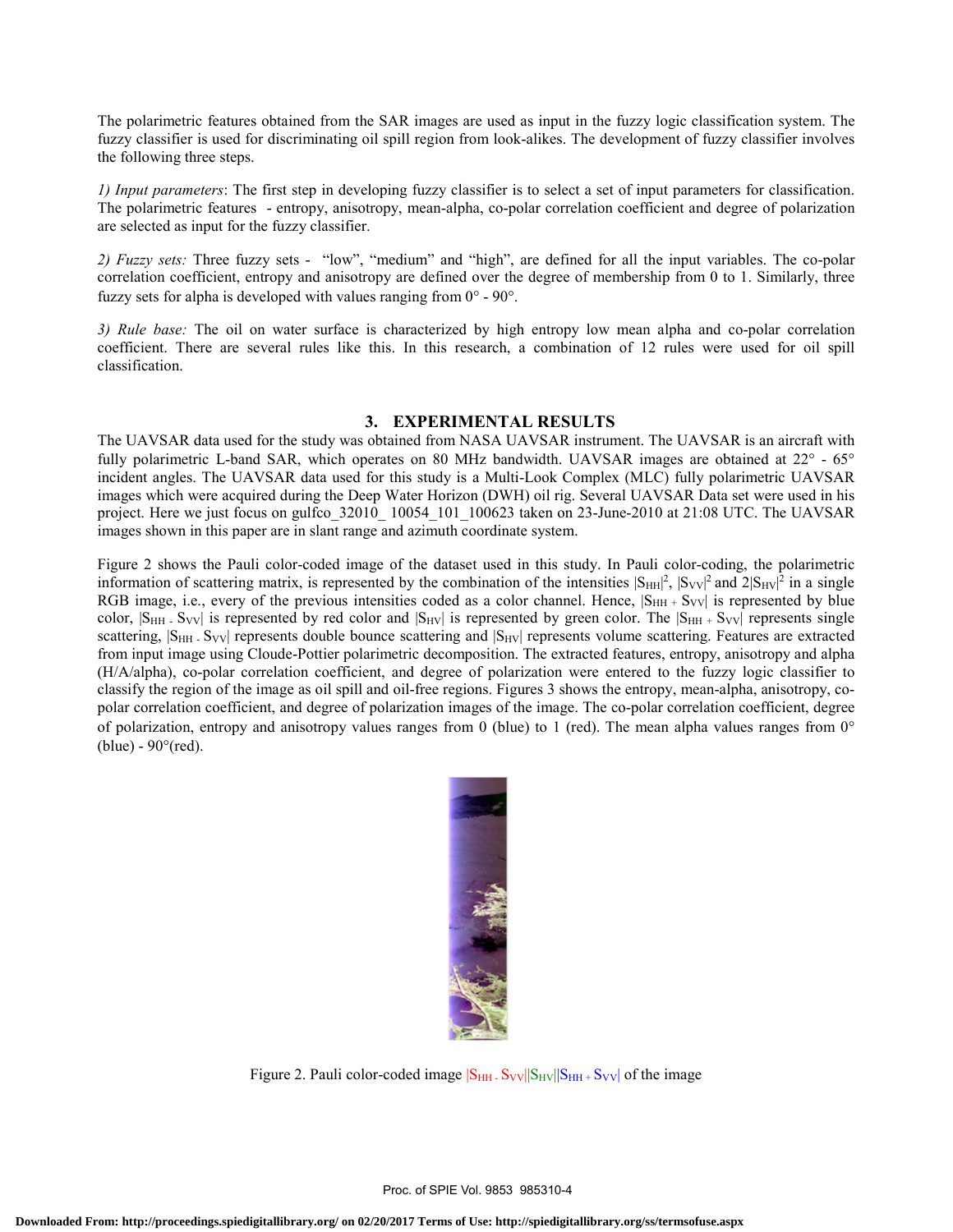Ocean surface is regarded as low entropy region as compared to land and urban areas because of a single surface scattering. However, the presence of oil on water increases the entropy because of multi-scattering of radar signal [12]. The entropy of the image is shown in fig  $3(a)$ . The red color represents high entropy while blue color represents low entropy. The oil-free water surface has lower entropy as compared to surface covered by oil. The mean alpha is shown in fig 3(b). Low alpha signifies a presence of a single dominant scatterer [21]. The anisotropy of image is shown in fig 3(c). Anisotropy is a level of dominance between second and third scattering mechanism. So, anisotropy is useful to determine whether there is second or third scattering mechanism present [21].

 There is a high HH-VV correlation in oil-free water surface, the co-polar correlation coefficient in oil-free water is higher than in the oil-covered region [18]. The co-polar correlation coefficient is shown in fig 3(d).

In a slick-free surface, Bragg's scattering mechanism takes place, hence, there is low level of depolarization of the radar backscatter [13], [14]. The DoP in such case, is close to 1. However, the presence of oil slick on the water is characterized by non-Bragg scattering, so, there is a large depolarization of radar backscatter. In such cases, DoP is estimated to be close to 0. DOP is presented in fig 3(e). The output of the fuzzy classifier is shown in figure 3(f). The red and yellow region on the top part of the image shows the oil spill region. The red region represents higher probability of oil spill. The red region in the bottom and middle section of the image is the land region. The blue region on the image represents water. The dark regions in Pauli color-coded image in figure 2 that are not classified as oil in figure 3f, are the look-alikes.



Figure 3 Polarimetric Decomposition of the image. a) entropy, b) mean alpha c) anisotropy, d) co-polar correlation coefficient, e) degree of polarization, f) output of fuzzy classifier.

# **4. CONCLUSION**

SAR images are the most commonly used images for oil spill detection because of their capability to penetrate through cloud and operate during day and night. Since, the backscatter from the radar sensor is highly affected by the wind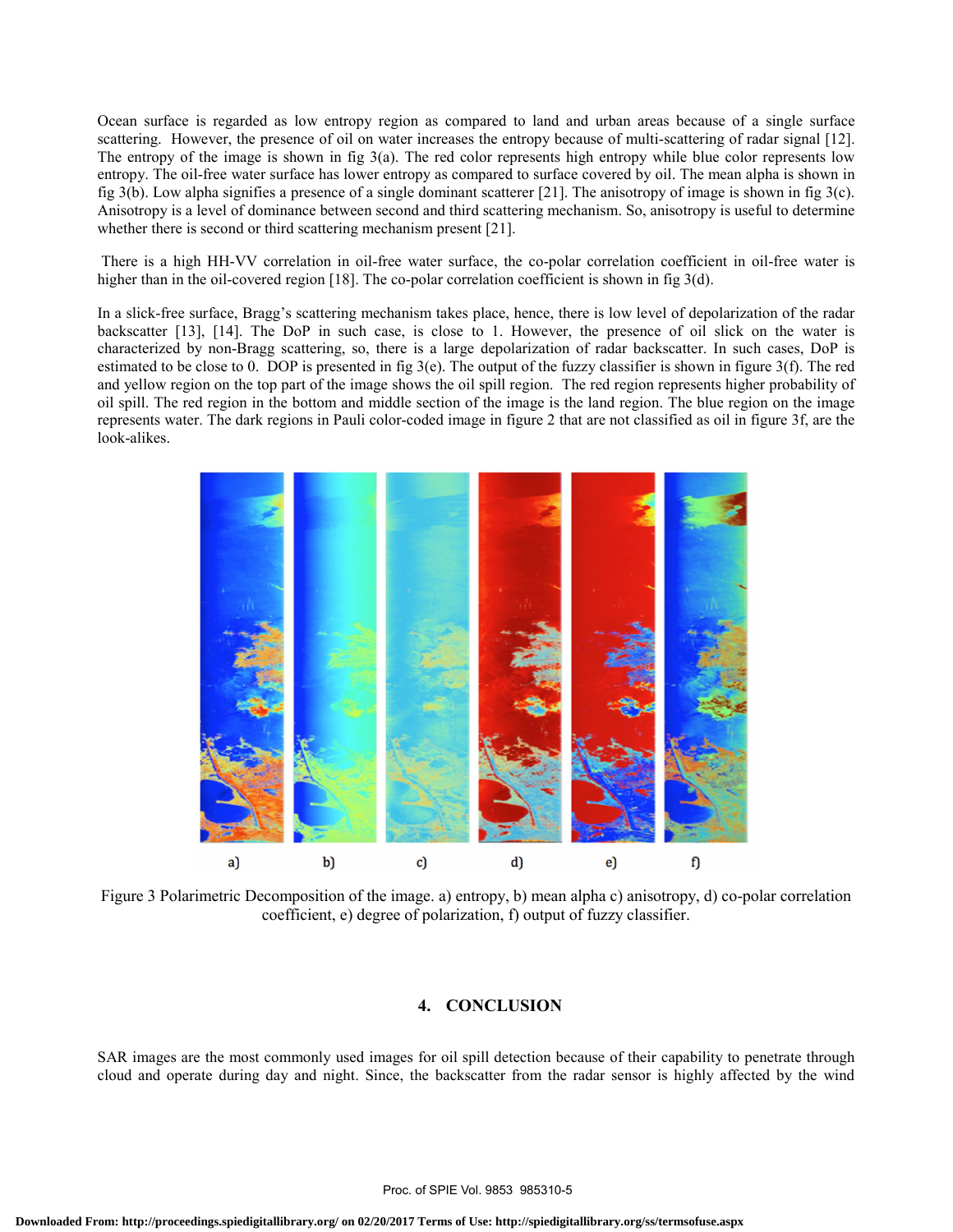condition, sea-state, and biogenic films present on the sea surface, the oil detection process is a very complicated process with large number of false-positive detection rates. The polarimetric SAR images are found to be the best choice for automatic oil-spill detection among other images. In this study, the fuzzy-logic based classification is used to discriminate the oil-spill on the UAVSAR images from look-alikes. The Cloude-Pottier target decomposition theorem is used to obtain H, A and alpha images along with co-polar correlation coefficient and degree of polarization, that are used as input parameters for fuzzy classifier. The result shows that fuzzy logic based classification is able to distinguish oil from water automatically.

# **5. REFERENCES**

[1] A. Solberg, "Remote sensing of ocean oil-spill pollution," *Proc. IEEE*, vol. 100, no. 10, 2012.

[2] M. Jha, J. Levy, and Y. Gao, "Advances in remote sensing for oil spill disaster management: state-of-the-art sensors technology for oil spill surveillance," *Sensors*, pp. 236–255, 2008.

[3] I. Leifer, W. J. Lehr, D. Simecek-Beatty, E. Bradley, R. Clark, P. Dennison, Y. Hu, S. Matheson, C. E. Jones, B. Holt, M. Reif, D. a. Roberts, J. Svejkovsky, G. Swayze, and J. Wozencraft, "State of the art satellite and airborne marine oil spill remote sensing: Application to the BP Deepwater Horizon oil spill," *Remote Sens. Environ.*, vol. 124, pp. 185– 209, Sep. 2012.

[4] M. Fingas and C. Brown, "Review of oil spill remote sensing.," *Mar. Pollut. Bull.*, vol. 83, no. 1, pp. 9–23, Jun. 2014.

[5] I. Keramitsoglou, C. Cartalis, and C. T. Kiranoudis, "Automatic identification of oil spills on satellite images," *Environ. Model. Softw.*, vol. 21, no. 5, pp. 640–652, May 2006.

[6] P. Liu and C. Zhao, "Oil Spill Identification in Marine SAR Images Based on Texture Feature and Fuzzy Logic System," *2009 Sixth Int. Conf. Fuzzy Syst. Knowl. Discov.*, pp. 433–437, 2009.

[7] S. Singha, M. Vespe, and O. Trieschmann, "Automatic Synthetic Aperture Radar based oil spill detection and performance estimation via a semi-automatic operational service benchmark.," *Mar. Pollut. Bull.*, vol. 73, no. 1, pp. 199– 209, Aug. 2013.

[8] M. Cococcioni, L. Corucci, A. Masini, and F. Nardelli, "SVME: an ensemble of support vector machines for detecting oil spills from full resolution MODIS images," *Ocean Dyn.*, vol. 62, no. 3, pp. 449–467, Jan. 2012.

[9] O. Garcia-Pineda and I. MacDonald, "Oil spill mapping and measurement in the Gulf of Mexico with Textural Classifier Neural Network Algorithm (TCNNA)," IEEE Journal of Selected Topics in Applied Earth Observations and Remote Sensing , vol. 6, no. 6, pp. 2517–2525, 2013.

[10] F. Del Frate and A. Petrocchi, "Neural networks for oil spill detection using ERS-SAR data," *… Remote Sens. …*, vol. 38, no. 5, pp. 2282–2287, 2000.

[11] F. Del Frate and L. Salvatori, "Oil spill detection by means of neural networks algorithms: a sensitivity analysis," *Geosci. Remote Sens. …*, vol. 00, no. C, pp. 1370–1373, 2004.

[12] W. Wenguang, L. Fei, W. Peng, and W. Jun, "Oil spill detection from polarimetric SAR image," *IEEE 10th Int. …*, pp. 832–835, 2010.